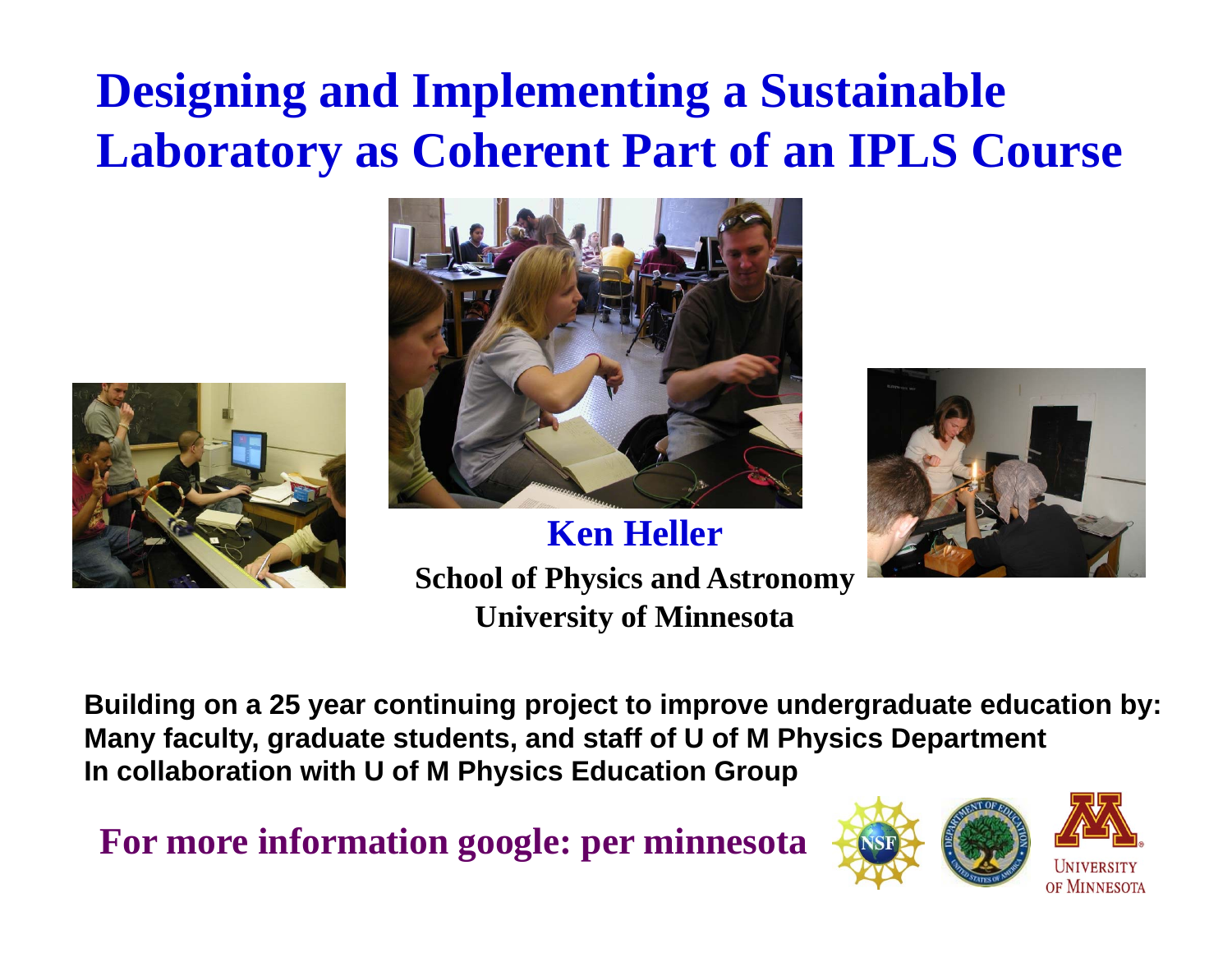## **Labs as Part of IPLS @ UMN – focus on problem solving**



**Scaffolding – limit formula usage, context rich problems, computer reading tests, clickers, JITT, sample quizzes, problem solving guide, computer coaches**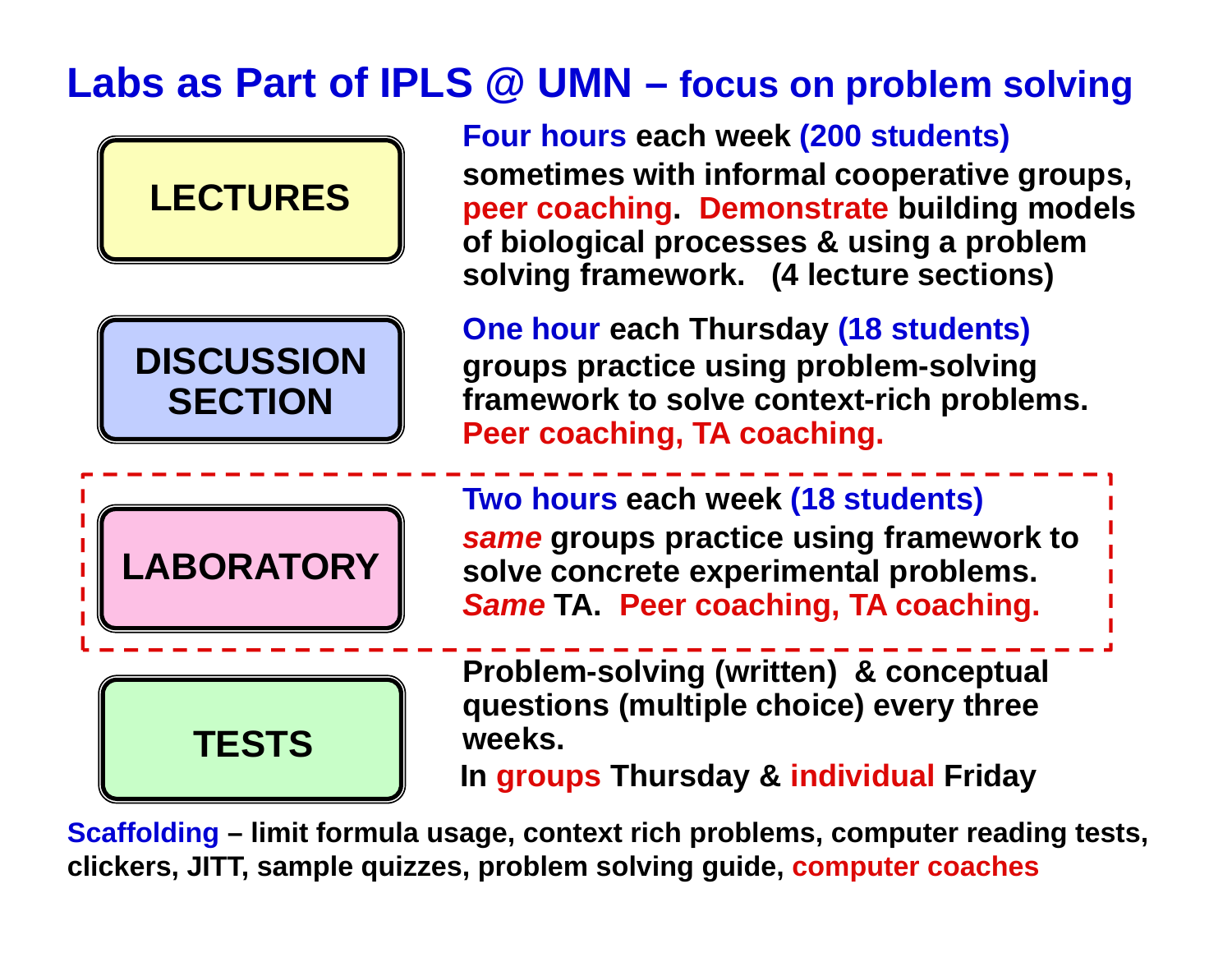# **Students in Physics for Biology Majors 600 students/term (class size 150 – 300)**

### **Majors**

| <b>Biological Science</b>  | 36%   |
|----------------------------|-------|
| <b>Pre-Med</b>             | 31%   |
| <b>Allied Health</b>       | 18%   |
| <b>Social Science</b>      | 3%    |
| <b>Kinesiology</b>         | $2\%$ |
| <b>Architecture</b>        | $1\%$ |
| <b>Agriculture/Ecology</b> | $1\%$ |
| <b>Other</b>               | 8%    |
| <b>Male</b>                | 41%   |
| <b>Female</b>              | 59%   |
| <b>Had U. Calculus</b>     | 71%   |
| (Had HS Calculus)          | 50%   |
| <b>Had HS Physics</b>      | 71%   |





| Freshman         | $7\%$ |
|------------------|-------|
| <b>Sophomore</b> | 38%   |
| <b>Junior</b>    | 19%   |
| <b>Senior</b>    | 17%   |

**Pre FCI – 33%** 

| <b>Expect A</b>                 | 48%    |
|---------------------------------|--------|
| <b>Work</b>                     | $74\%$ |
| Work more than 10 hrs/wk $50\%$ |        |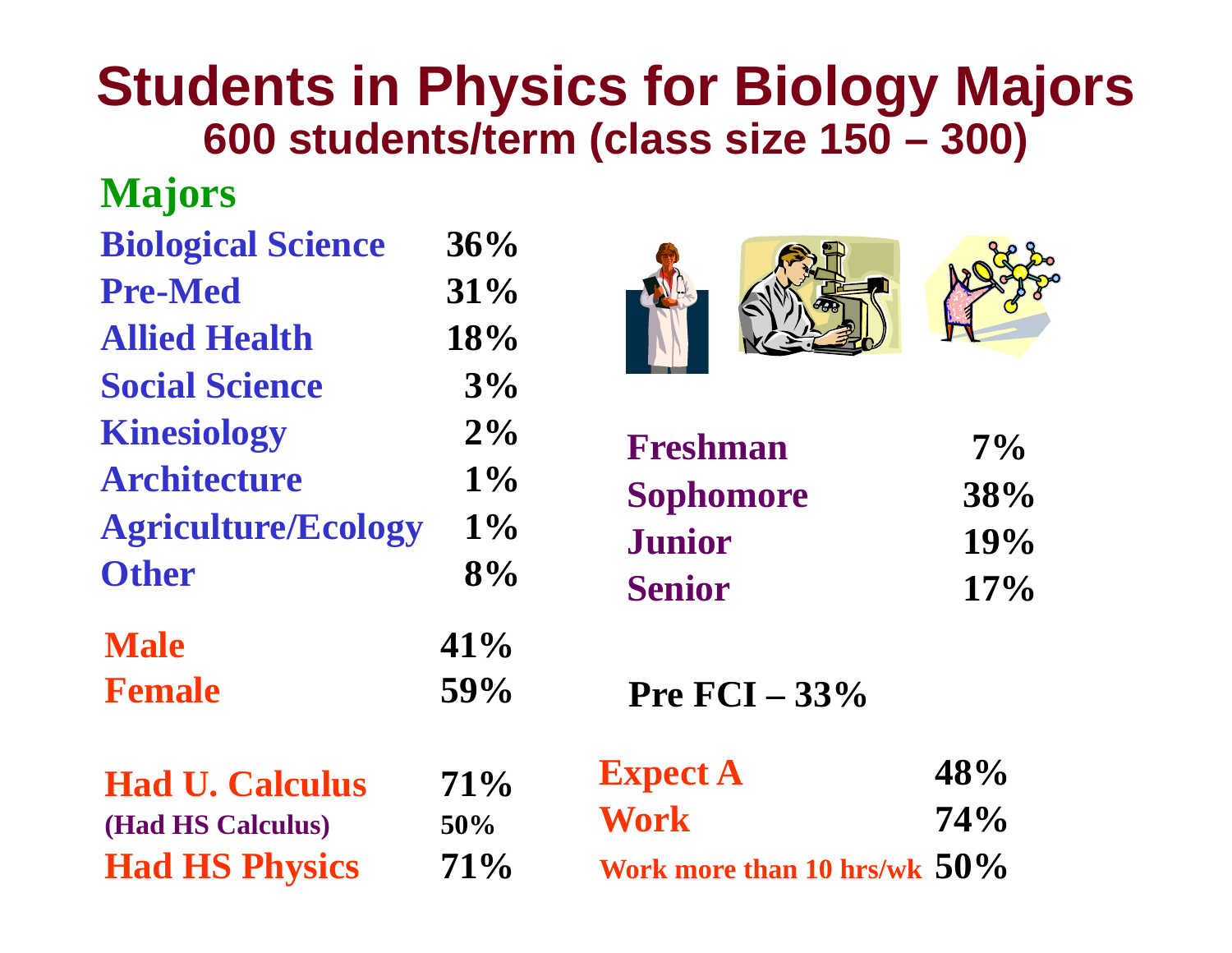#### **Survey of Faculty Likely to Teach Biology Majors After Physics Class**

#### **Responding Faculty**

**N = 20 (60% response)**

- •**Biochemistry, Molecular Biology and Biophysics (5)**
- •**General Biology (1)**
- •**Genetics, Cell Biology and Development (3)**
- •**Ecology, Evolution and Behavior (2)**
- •**Microbiology (3)**
- •**Neuroscience (3)**
- $\bullet$ **Plant Biology (3)**



**In what year should your students take physics?**

|                                                                   | Freshman | <b>Sophomore</b> |    | <b>Junior</b> | <b>Senior</b> |  |
|-------------------------------------------------------------------|----------|------------------|----|---------------|---------------|--|
| $\frac{1}{2}$                                                     | 20       |                  | 75 |               |               |  |
| How many semesters of physics do you think should be required for |          |                  |    |               |               |  |
| your students?                                                    |          |                  |    |               |               |  |
|                                                                   |          |                  |    |               |               |  |

|  |  |  | $\frac{0}{2}$ 0 15 75 0 0 0 0 |  |
|--|--|--|-------------------------------|--|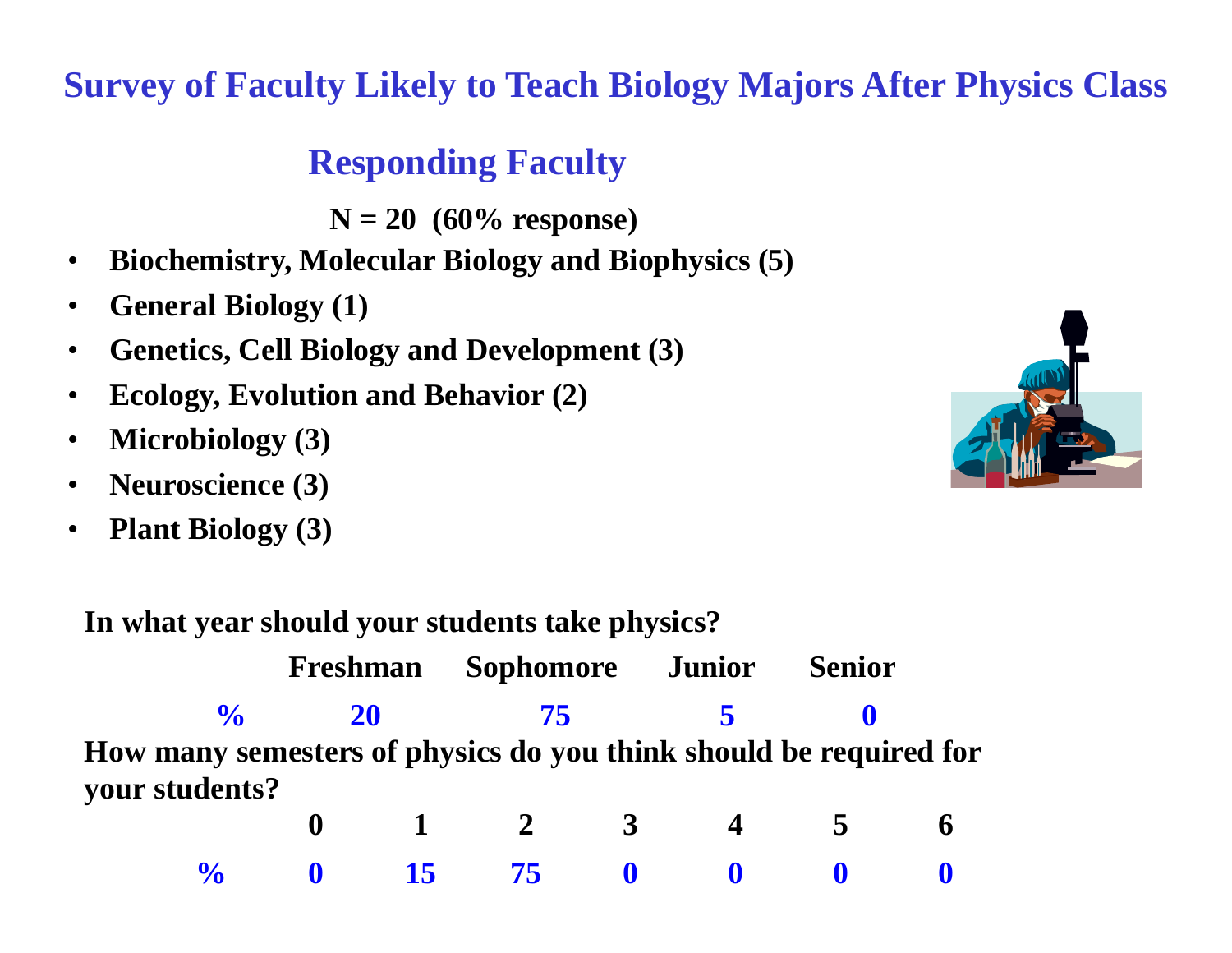## **Faculty Free Responses - Goals**

**1. In your opinion, what is the primary reason your department requires students to take this physics course?**

**Underlying Principles Application Problem solving/math**

• **To understand the basic laws of physics; to be able to apply physical principles to other problems; to overcome fear of math, quantitative approach to science.**

• **General understanding of how 1st & 2nd order linear differential equations explain behavior of various physical systems (mechanics, thermodynamics, electricity).**

• **Living things rely on a number of physical principles. Concepts we cover in lecture & techniques/equipment used in the laboratory require an understanding of physics. Physics is fundamental to many biological processes, & develop skills in problem-solving & modeling.**

• **Provide basic concepts in physics as applied to biological functions; learn how to think quantitatively about these applied physics concepts.**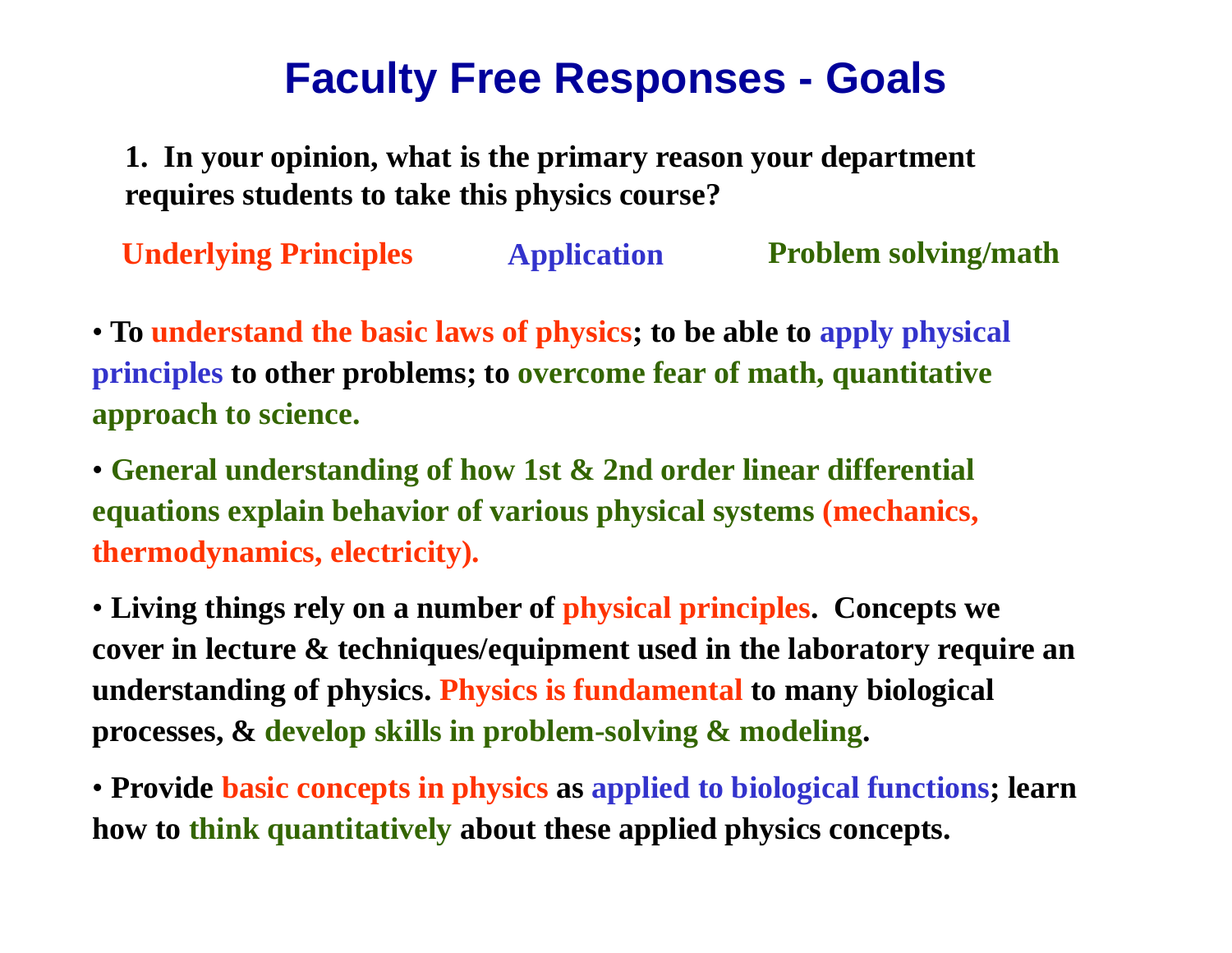### **What Should Students Learn From The Physics Course?**

| $2 =$ slightly<br>$3 =$ somewhat<br>$5 = \text{very}$<br>$\mathbf{v}$ = unimportant<br>$4 =$ important<br>important<br><i>important</i><br>important |  |
|------------------------------------------------------------------------------------------------------------------------------------------------------|--|
|------------------------------------------------------------------------------------------------------------------------------------------------------|--|

**Goals for biology students taking physics rated > 4**

- **4.9 Basic principles behind all physics**
- **4.3 General qualitative problem solving skills**
- **4.3 Use biological examples of physical principles**
- **4.1 General quantitative problem solving skills**

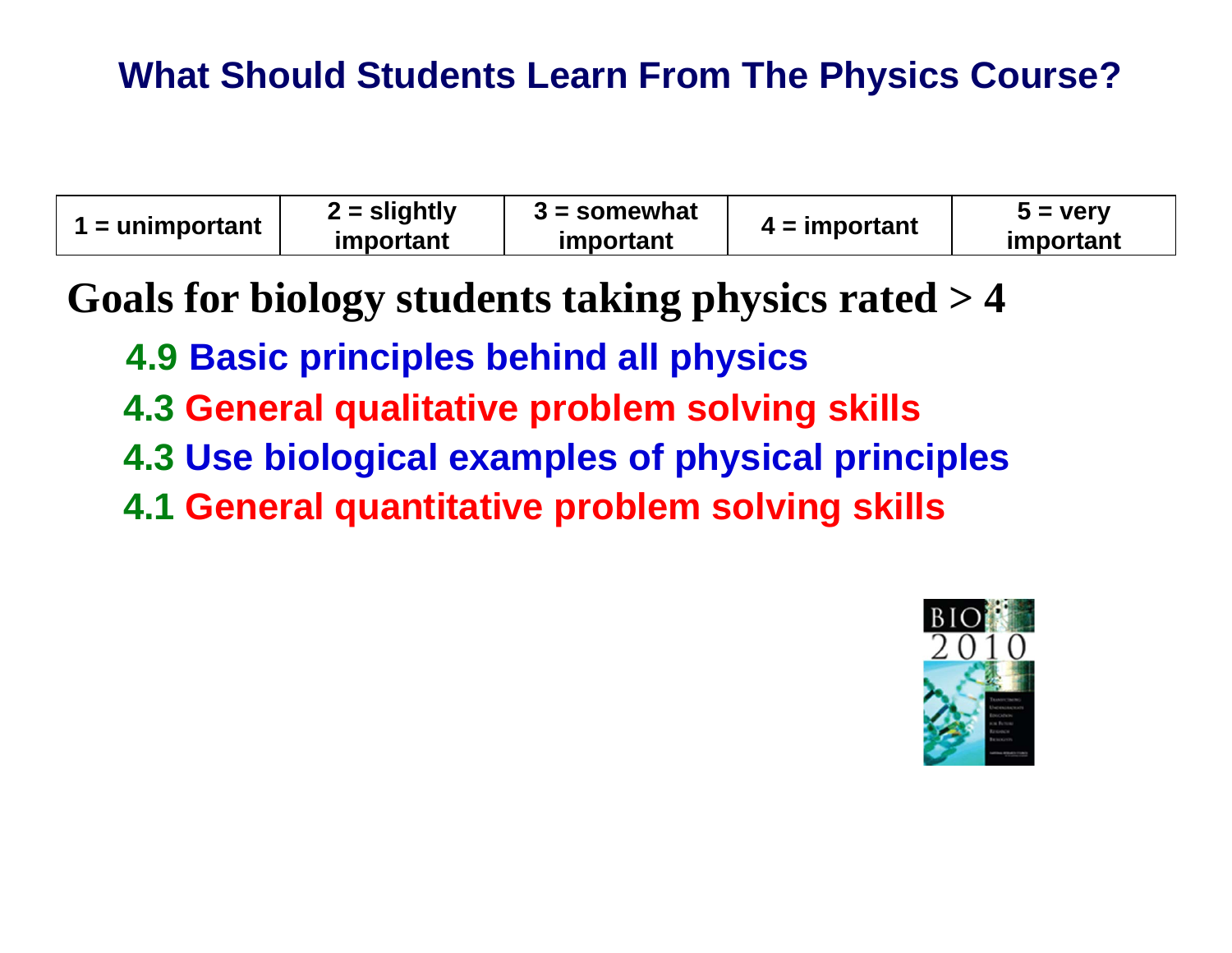#### **Highest rated goals in more detail (most important + forced choice)**

| Goal                                                                                                                                 | 4 & 5         | $\ast$        | average |
|--------------------------------------------------------------------------------------------------------------------------------------|---------------|---------------|---------|
|                                                                                                                                      | $\frac{0}{0}$ | $\frac{0}{0}$ |         |
| Know the basic principles behind all physics (e.g. forces, conservation of<br>energy, )                                              | 100           | 35            | 4.8     |
| Know the range of applicability of the principles of physics (e.g.<br>conservation of energy applied to fluid flow, heat transfer, ) | 87            | 9             | 4.0     |
| Solve problems using general qualitative logical reasoning within the<br>context of physics                                          | 83            | 9             | 4.3     |
| Solve problems using general quantitative problem solving skills within<br>the context of physics                                    | 82            | 22            | 4.1     |
| Provide biological examples of physical principles within the context of<br>physics                                                  | 78            | 35            | 4.3     |
| Provide real world applications of mathematical concepts and<br>techniques within the context of physics                             | 74            | $\bf{0}$      | 4.0     |
| Overcome misconceptions about the behavior of the physical world                                                                     | 69            | 17            | 4.0     |
| Analyze data from physical measurements                                                                                              | 69            | $\mathbf{0}$  | 3.9     |

| $\mathbf{I} =$ unimportant | $2 =$ slightly | $3 =$ somewhat | $4 =$ important | $5 = \text{very}$ |
|----------------------------|----------------|----------------|-----------------|-------------------|
|                            | important      | important      |                 | important         |

**Please place a star (\*) next to the TWO goals listed above that you consider to be the MOST IMPORTANT for your students.**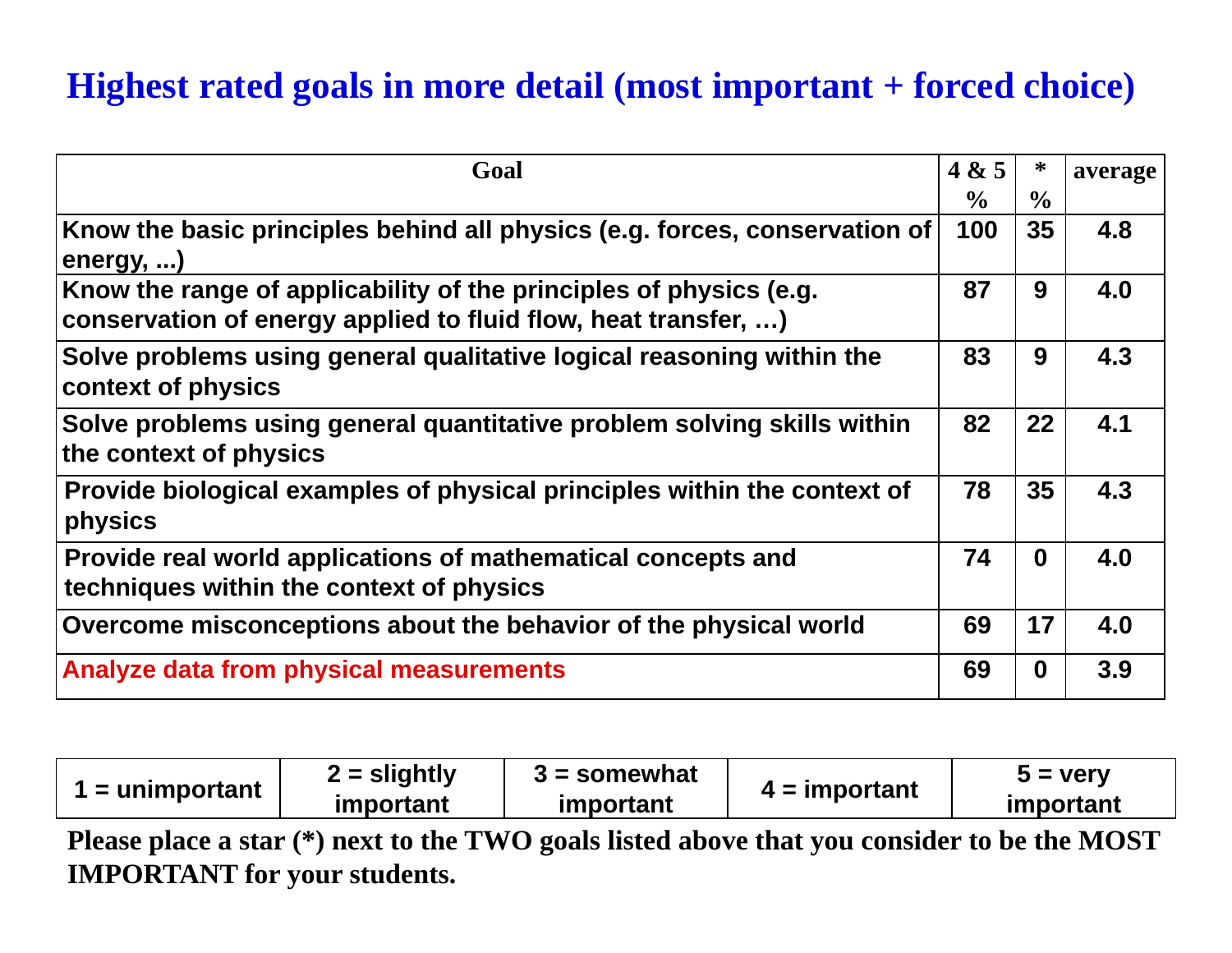| Goal<br><b>Lower rated goals</b>                                                                                                                     | 4 & 5<br>$\frac{6}{9}$ | ∗<br>$\frac{0}{0}$ | average |
|------------------------------------------------------------------------------------------------------------------------------------------------------|------------------------|--------------------|---------|
| Apply the physics topics covered to new situations not explicitly<br>taught by the course                                                            | 57                     | 9                  | 3.4     |
| Use modern measurement tools for physical measurements (e.g.<br>spectrophotometers, computer data acquisition, timing<br>techniques,)                | 56                     | 4                  | 3.7     |
| Use with confidence the physics topics covered                                                                                                       | 56                     | $\bf{0}$           | 3.6     |
| Express, verbally and in writing, logical, qualitative thought in<br>the context of physics                                                          | 52                     | $\bf{0}$           | 3.4     |
| Use computers to solve problems within the context of physics                                                                                        | 44                     | $\mathbf{0}$       | 3.1     |
| Be familiar with a wide range of physics topics (e.g. specific heat,<br>AC circuits, rotational motion, geometrical optics, fluids,<br>relativity, ) | 39                     | 13                 | 3.4     |
| <b>Formulate and carry out experiments</b>                                                                                                           | 39                     | $\bf{0}$           | 3.3     |
| Understand and appreciate 'modern physics' (e.g. nuclear decay,<br>quantum optics, cosmology, quantum mechanics, elementary<br>particles,)           | $22 \,$                | $\bf{0}$           | 3.0     |
| Understand and appreciate the historical development and<br>intellectual organization of physics                                                     | 17                     | $\bf{0}$           | 2.7     |
| <b>Prepare students for the MCAT</b>                                                                                                                 | 13                     | $\bf{0}$           | 2.4     |
| Other goal. Please specify.                                                                                                                          | 9                      | $\mathbf{0}$       |         |

# **Other goals Physics teaching lab skills not a high priority**

- **5: Provide examples of physics within a biological context.**
- **5: Conceptual thinking. Seeing a big picture rather then only memorizing facts.**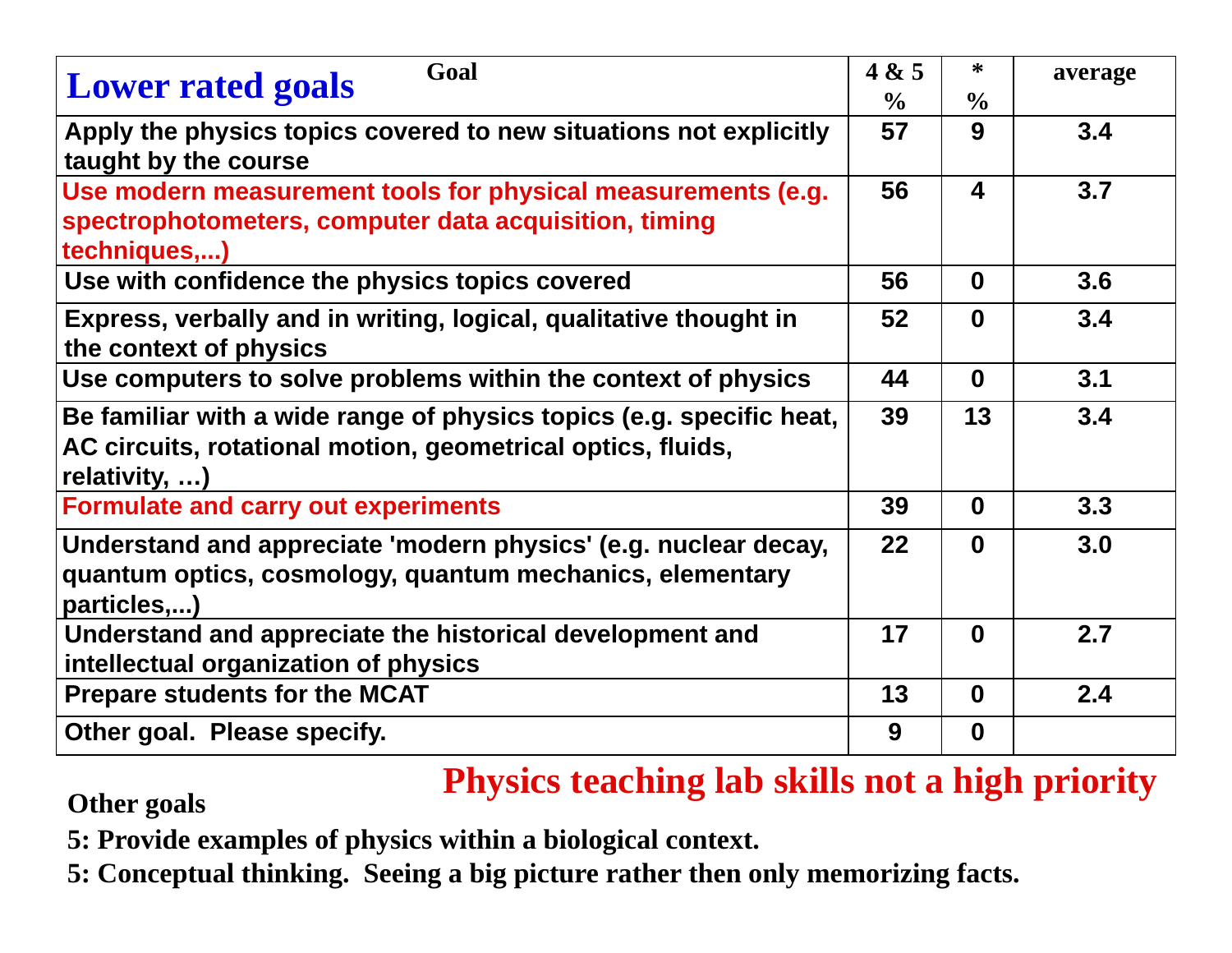# **Why Have Labs?**

### **Laboratory environment can help students:**

- **visualize physical situations**
- **learn to talk physics in a "natural" situation**
- **experience building simple testable models**
- **connect physics to reality**
- **develop physical intuition**
- **deal with ambiguity**
- **create necessary disequilibrium**



**Extended time for coaching (peer & TA): Cooperative Groups**

**Accommodate diversity of pace, style, & emphasis: Guided "self-paced"**

**Detailed feedback (written lab reports): Uncovers "misknowledge"**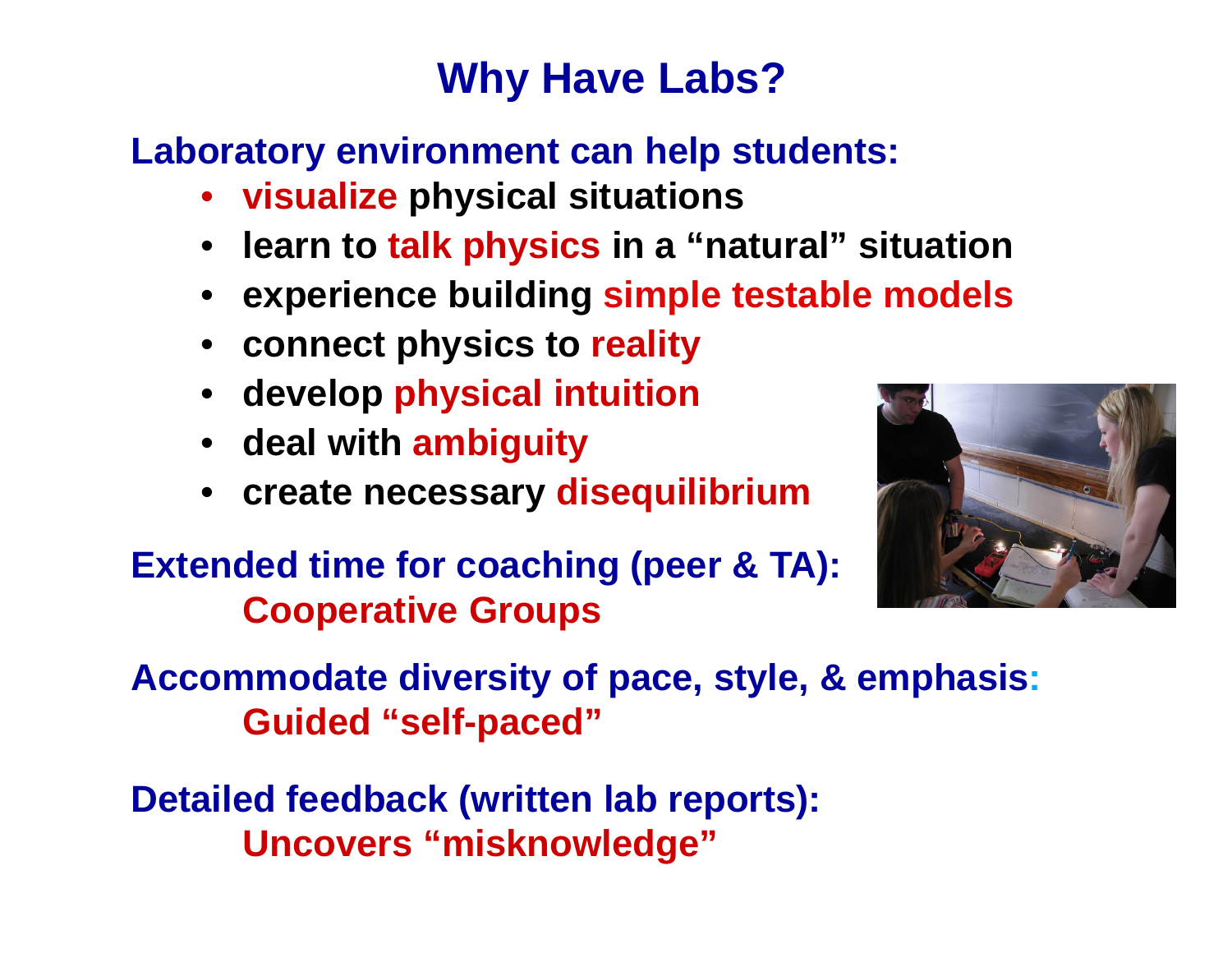# **Student Actions in a**





### **Individual preparation**

**Pass reading quiz (3 out of 4 basic questions)**

**Make a good effort on warm up questions and prediction. Not graded for correctness.**

> **TA sees these before lab to help guide their coaching**

### **Individual lab reports**

**Short technical report - < 5 pages After ~3 weeks of labs (one topic) Learning integration Importance of lab journal**

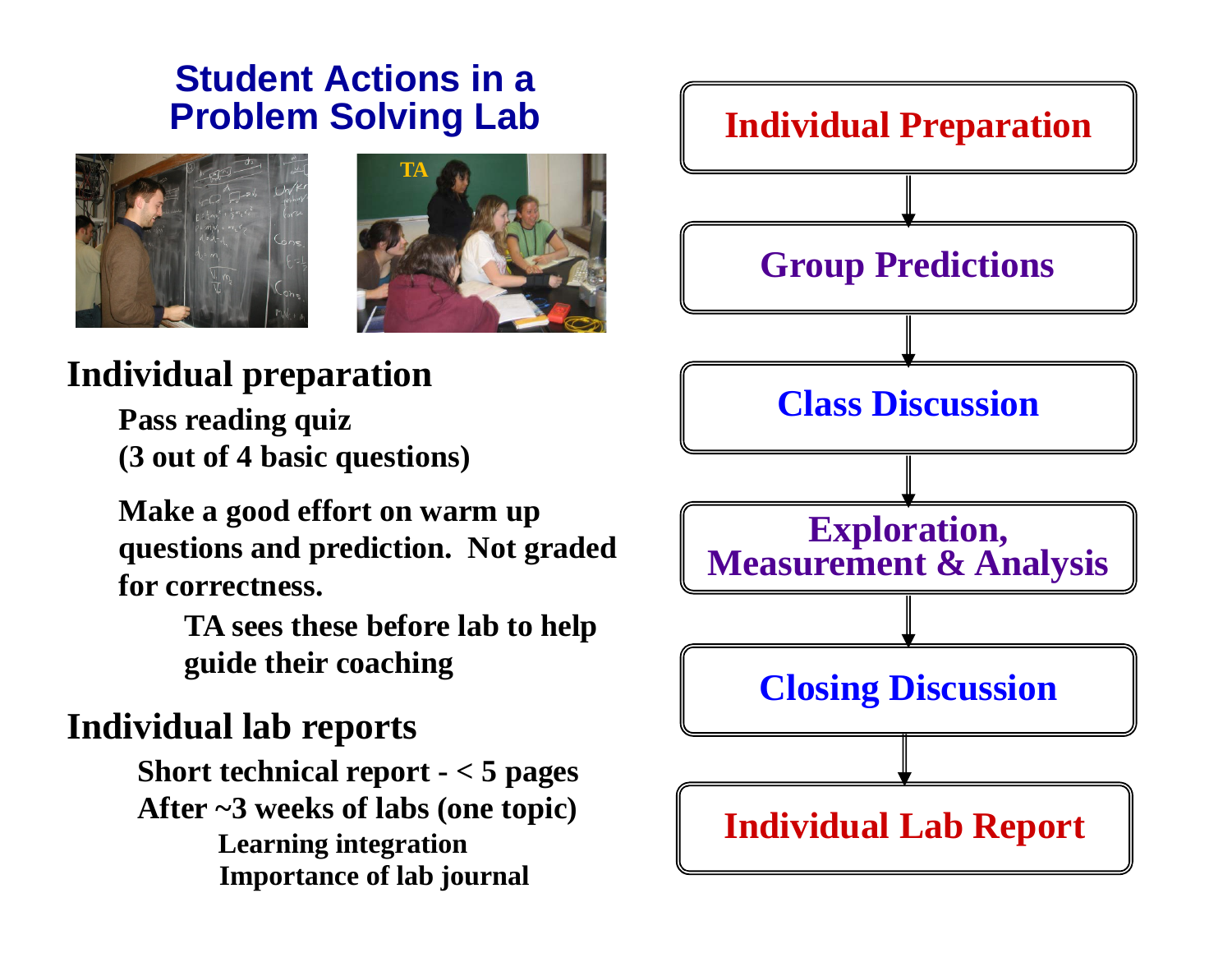### **Laboratory Design Guiding Principles**

- **Connection between the physics and the apparatus must be simple and direct to the students.**
- **Correct physics predictions must agree with simple measurements to within 10%.**
- **Equipment must be simple enough for students to manipulate with minimal instructions.**
- **Minimize the amount of equipment used in the course** *(New Physics*  $\neq$  *New Equipment)* 
	- $\bullet$ **Equipment must be robust.**
	- $\bullet$ **Equipment available for more than one session.**





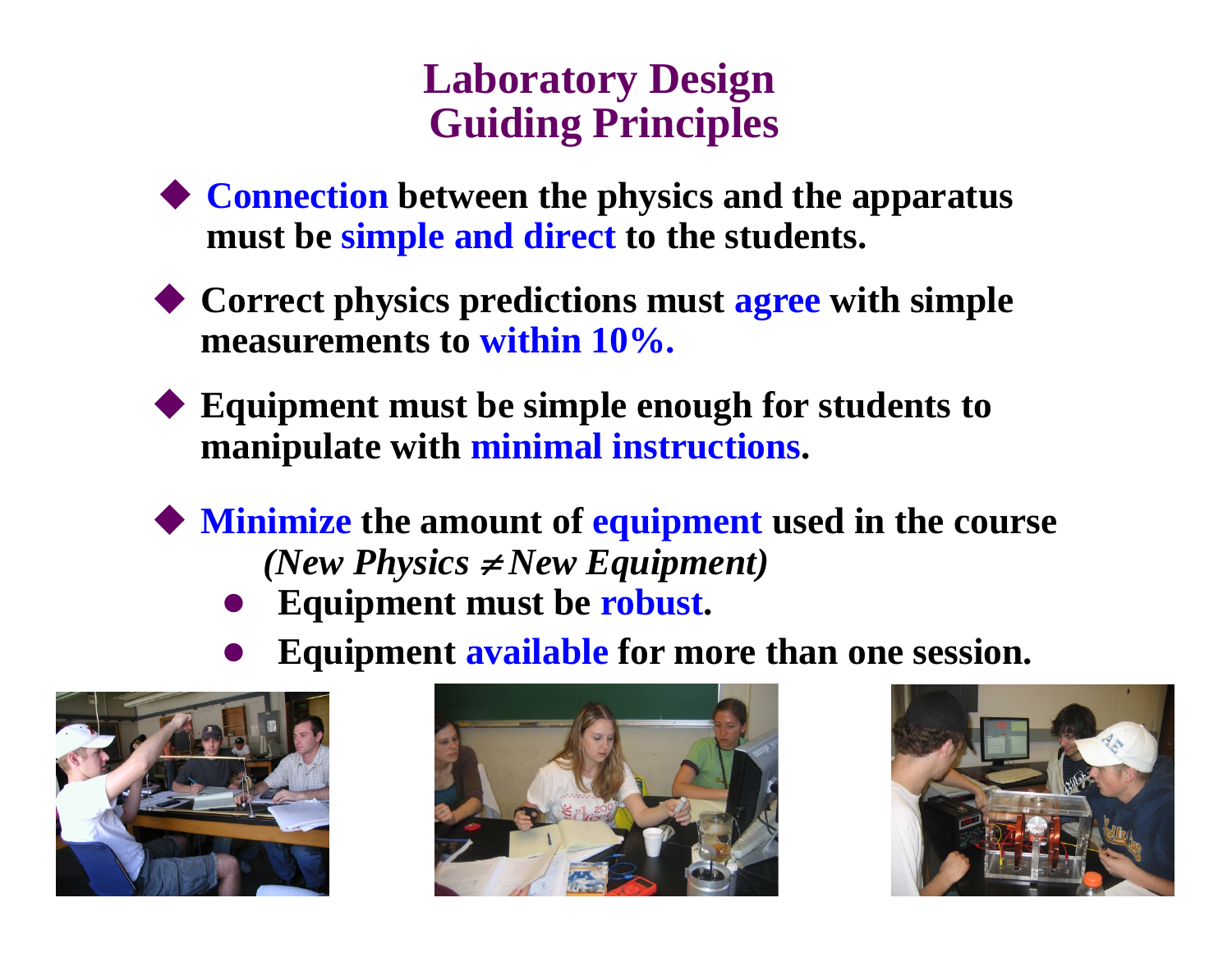### **Solving problems requires applying conceptual understanding to unfamiliar situations**

**Ideally, no progress without understanding the underlying physics Need for coaching intervention is obvious**

### **All elements of the class are synchronized to within a week**

**Lab problems look like test problems**

**Same type of problems in lecture and discussion sections**

### **Problem solving lab - approximately 2 lab problems/2hr period**

**Problem statementGeneral equipment description Warm-up questions Make a PredictionExplore the Equipment Make the MeasurementsDo the Analysis Draw a ConclusionLab Instructions**

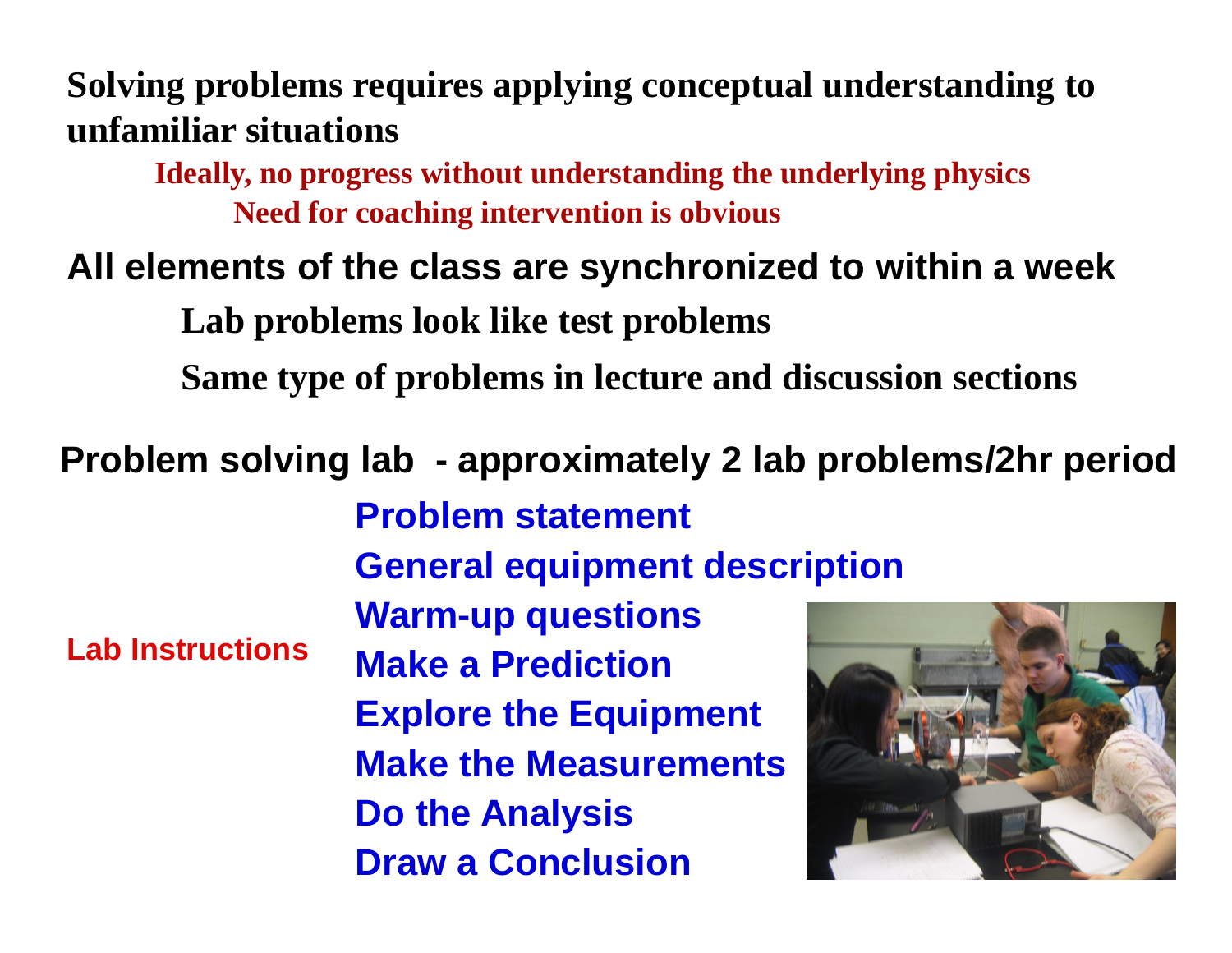#### **Problem Solving Lab: Problem Statement**

**Making & Testing Simple Models**

**You are studying how bacteria migrate through the body. You know that when single-cell organisms such as bacteria move, the medium through which they move plays an important role. When it begins to move, the organism quickly reaches a terminal velocity, after which it must constantly expend energy to continue at the same velocity. As a first step to understanding the approach to terminal velocity, you decide to model the organism as a spherical bead falling through a liquid. You calculate the velocity of a bead as a function of time, the properties of the bead and the properties of the fluid.** 

**Read Sternheim & Kane: Chapters 1, 3, 13.1, 14.5, 14.6.**

#### **Context rich problem**

**Vague enough so that each student can fill in the details from their own knowledge**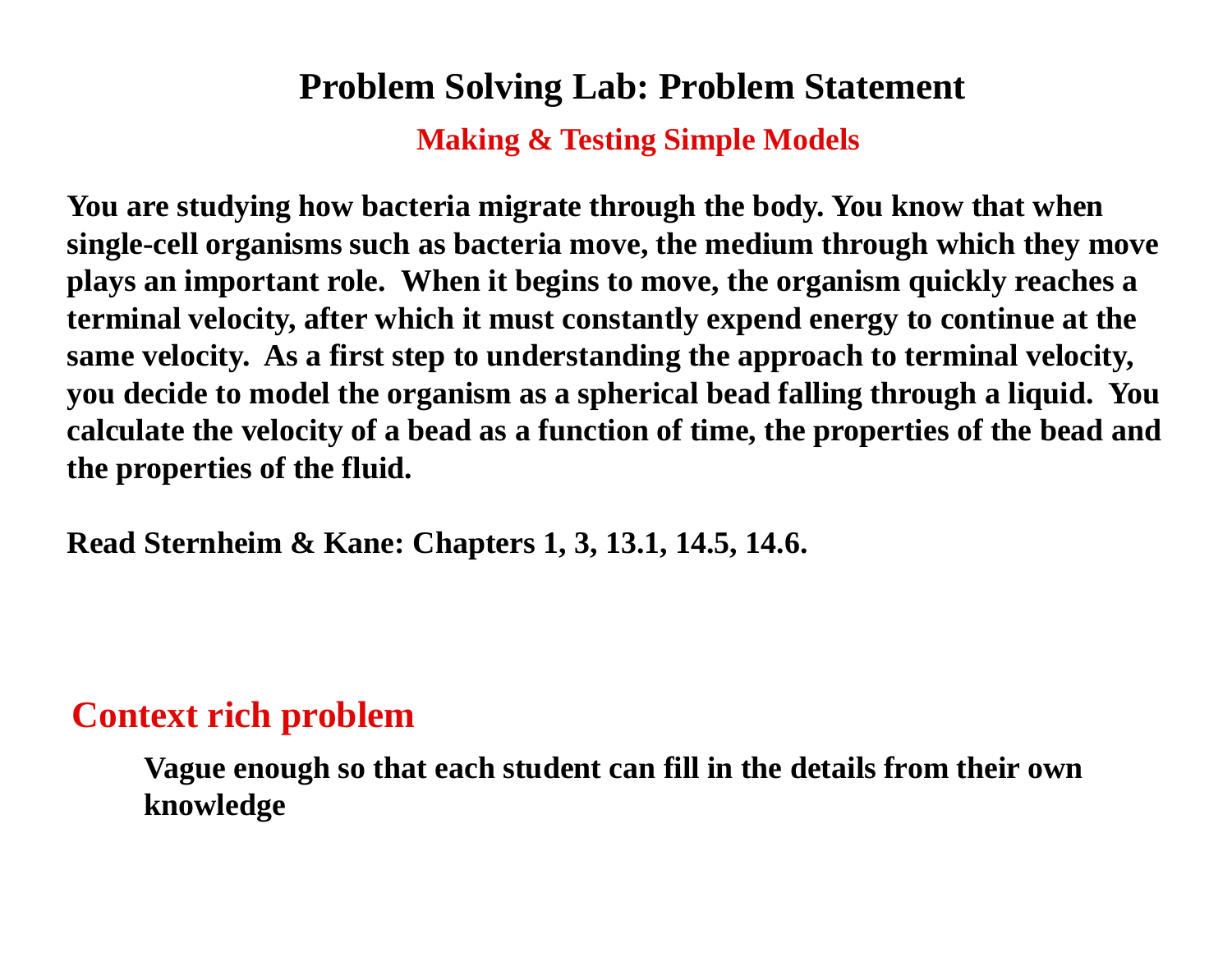#### **EQUIPMENT**

**For this problem you have clear cylinders filled with a viscous fluid containing ball bearings of various sizes, a stopwatch, meter stick, magnets to release the ball bearings, a video camera and computer analysis equipment.**

#### **WARM UP**

**1. Draw a picture of a bead, immersed in fluid, dropping with some velocity along the vertical direction. In this picture, draw and label all the forces acting on the bead.**

**2. Write down the expression for the buoyant force acting on the bead. What is the direction of this force?**

**3. Write down the expression for the drag force on the bead as it moves through the fluid. What is the direction of the drag force relative to the velocity? How does this force depend on the properties of the bead and the liquid?**

**4. Write down Newton's second law for the bead, putting in all the forces you identified in the previous steps. What is the value of the bead's acceleration after it has reached terminal velocity?**

**5. Solve your equation for the velocity of the bead as a function of time and find the terminal velocity. How does the terminal velocity depend on the properties of the bead and the fluid?**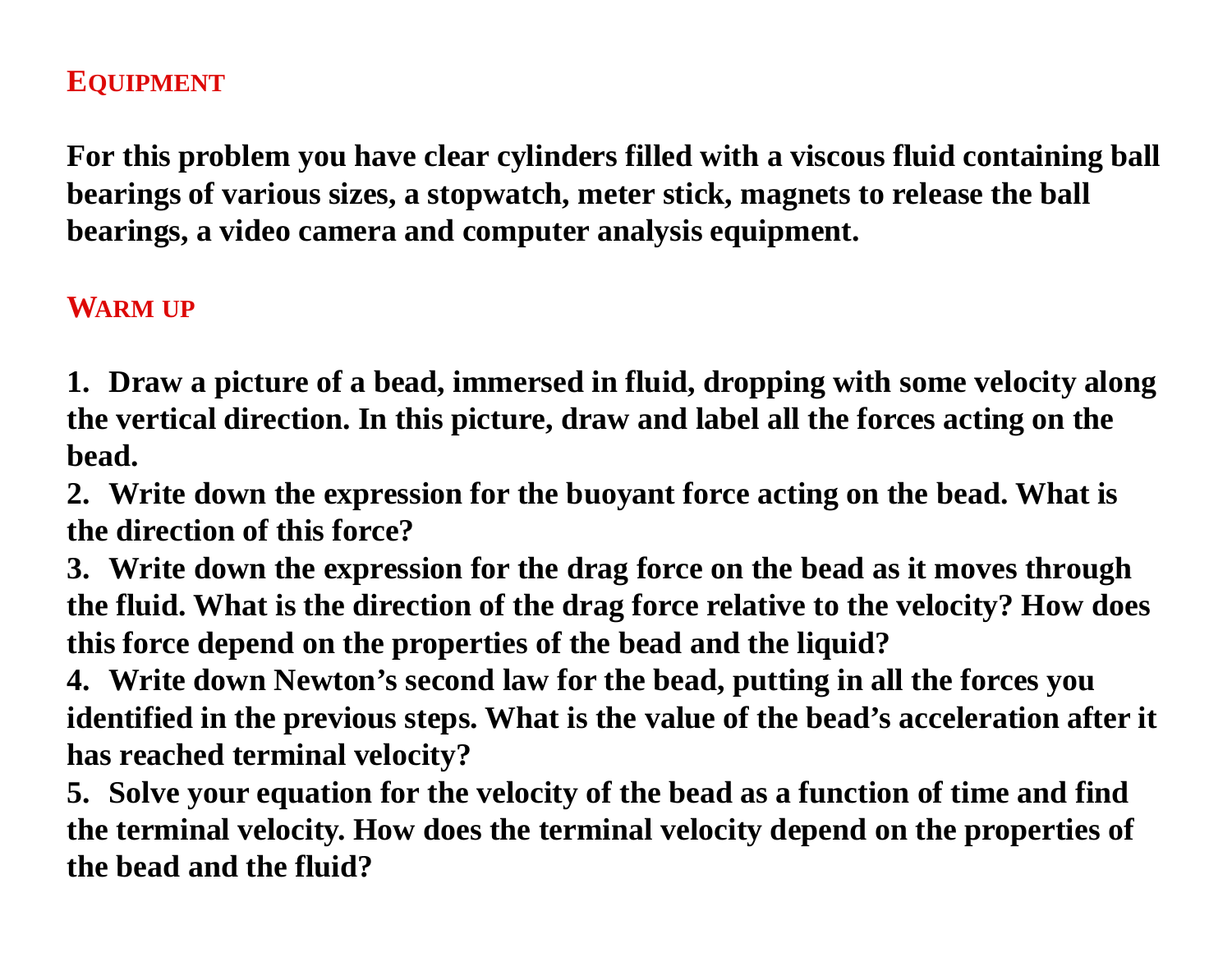#### **PREDICTION**

**Restate the problem in terms of quantities you know or can measure. Beginning with basic physics principles, show how you get an equation that gives the solution to the problem. Make sure that you state any approximations or assumptions that you make.** 

#### **EXPLORATION**

**Use a stopwatch to estimate the terminal velocity. Check if dropping the bead near the walls of the container affects the measurement. Practice dropping the ball using the magnet as a release mechanism. Decide on the best position of the camera. Decide on the range of mass and size of the beads to use for your measurements from those available. How many different beads will you need for your measurement?**

**Write down your measurement plan.**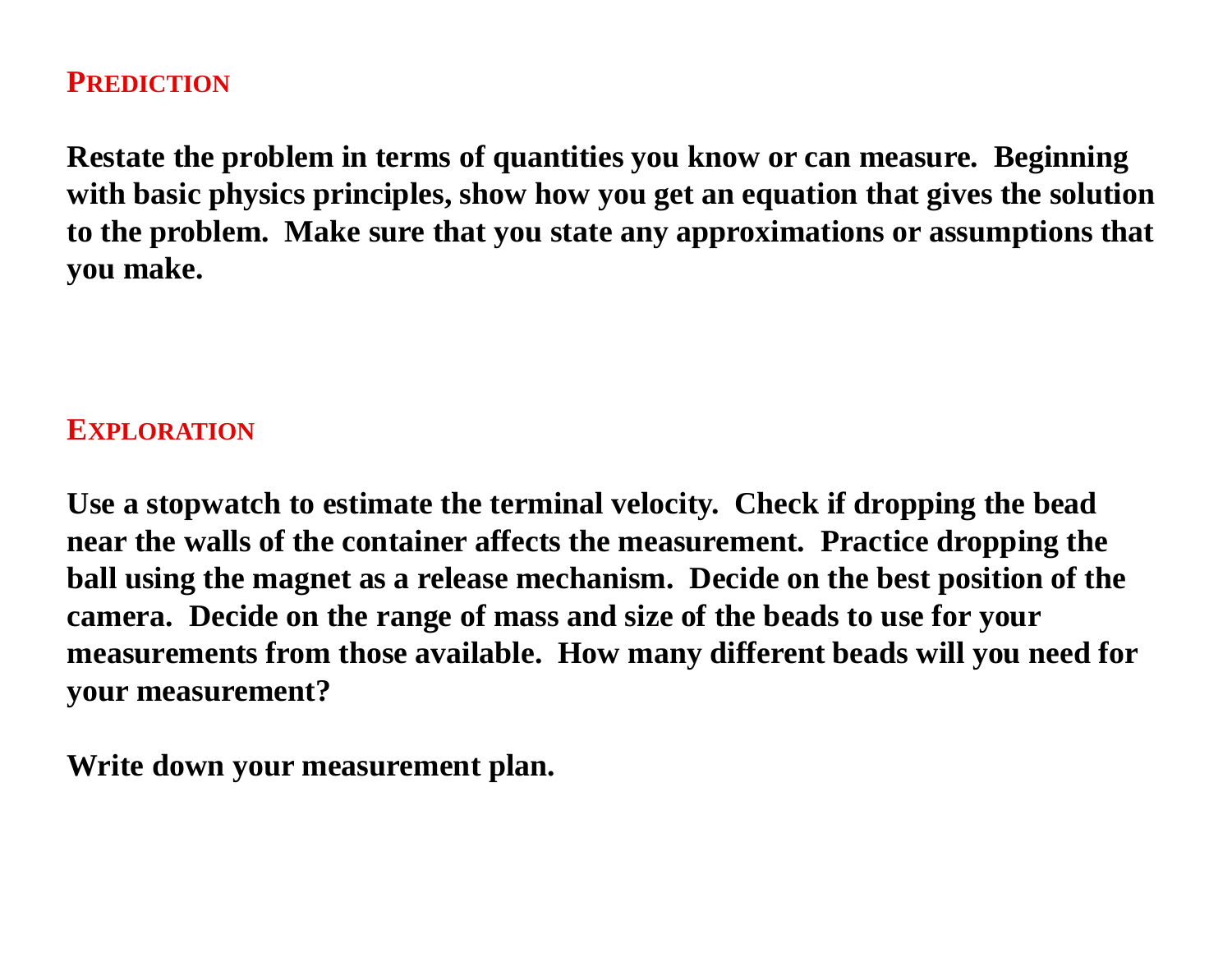#### **MEASUREMENT**

**Record the relevant properties of each bead. The steel balls have a density of 7780 kg/m3 and their diameters are listed on the tubes. The density of the fluid (glycerin) is 1261 kg/m3 and its viscosity is 1.41 kg/(m·s) .**

**Drop a bead and video its descent. While analyzing the video, make sure you set the scale for the axes of your graph so that you can see the data points as you take them. Determine the velocity from both the plot of position versus time and the plot of velocity versus time. Which one is more reliable?**

**Repeat the procedure for beads of different sizes.**

#### **ANALYSIS**

**Make a graph of the terminal velocity as a function of the diameter of the bead and compare it to your prediction. Does the computed value seem reasonable? Does the drag force seem to be proportional to bead velocity? To bead velocity squared?**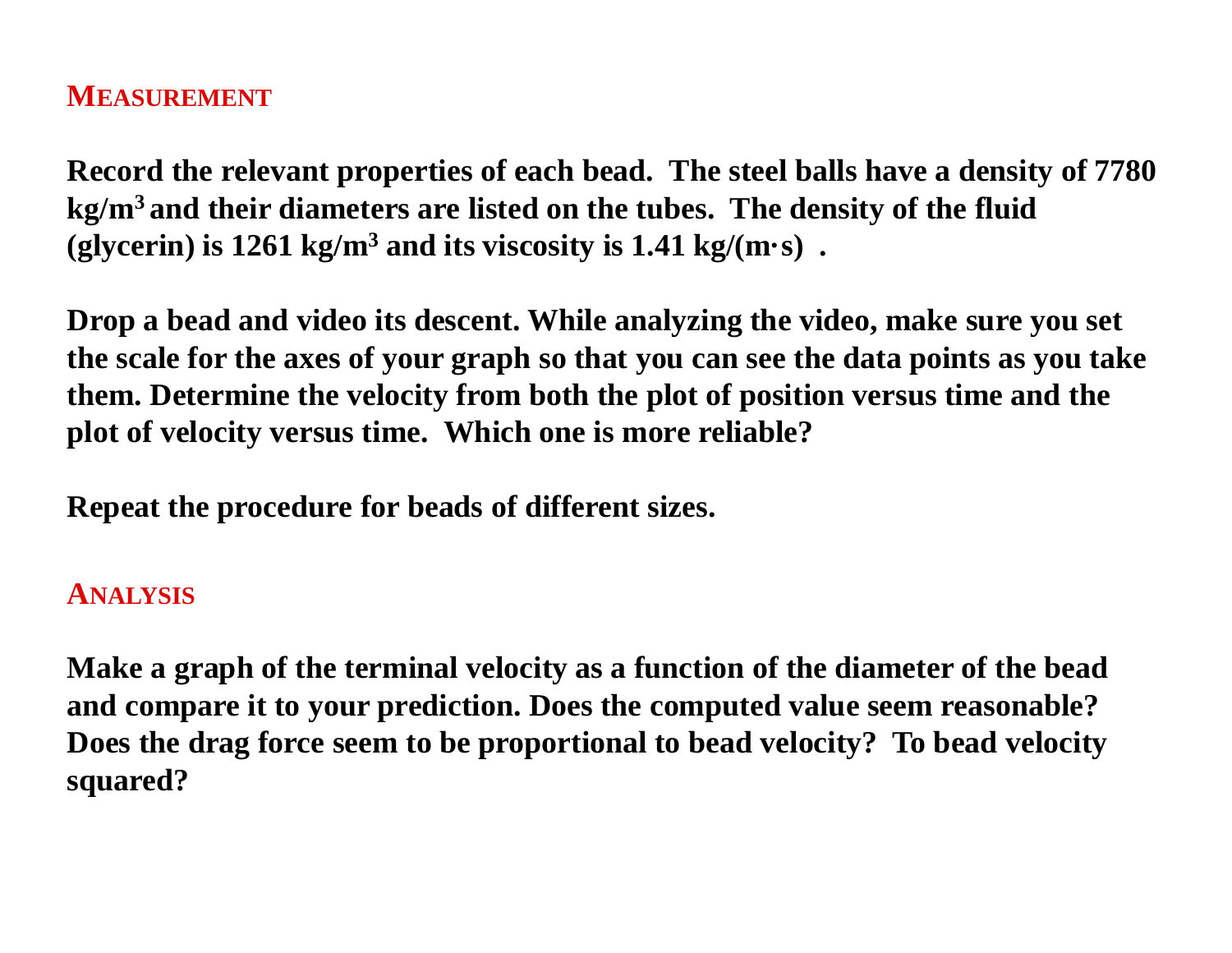#### **CONCLUSION**

**Do your measurements agree with your predictions? If not, explain why not?**

**How fast does the bead reach terminal velocity? Can you tell how this time depends on the properties of the bead? How does the drag force depend on the bead velocity?**

#### **Student Assessment**

- • **Warm-up questions & prediction turned in every week - 1 day before lab Graded for good effort**
- $\bullet$ **Computer test on chapter reading must be passed before lab**
- $\bullet$ **Lab journal and participation grade by TA in lab**
- $\bullet$  **4 written lab reports for a semester (1 of ~6 problems selected by TA) Every person in group writes up a different problem A good sample lab report is posted on the class web site. Posted grading rubric**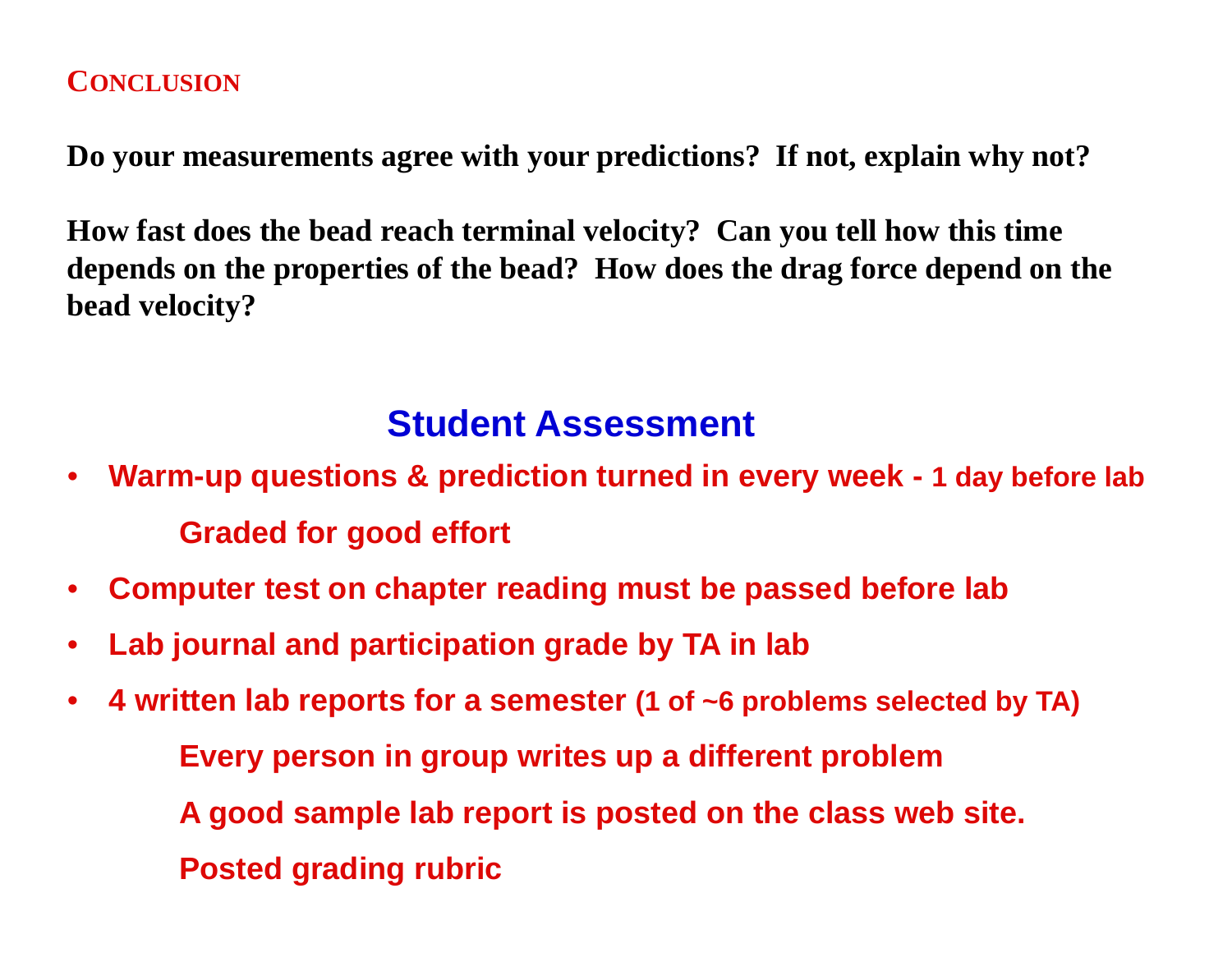#### **Lab Report Structure**

- **What is the point of doing this lab?**
- **What was done?**
- **What was found?**
- **Why should anyone believe it?**
- **What does it mean?**

**You are working in a research laboratory and your supervisor is required to explain your work to the budget committee. She is responsible for many such research projects. You communicate your research progress by sending her a report she can read and understand in 15 minutes or less. After reading this report she must be able to convince the committee to fund your work.**

**Physics satisfies the University Writing Intensive requirement because of the lab report.**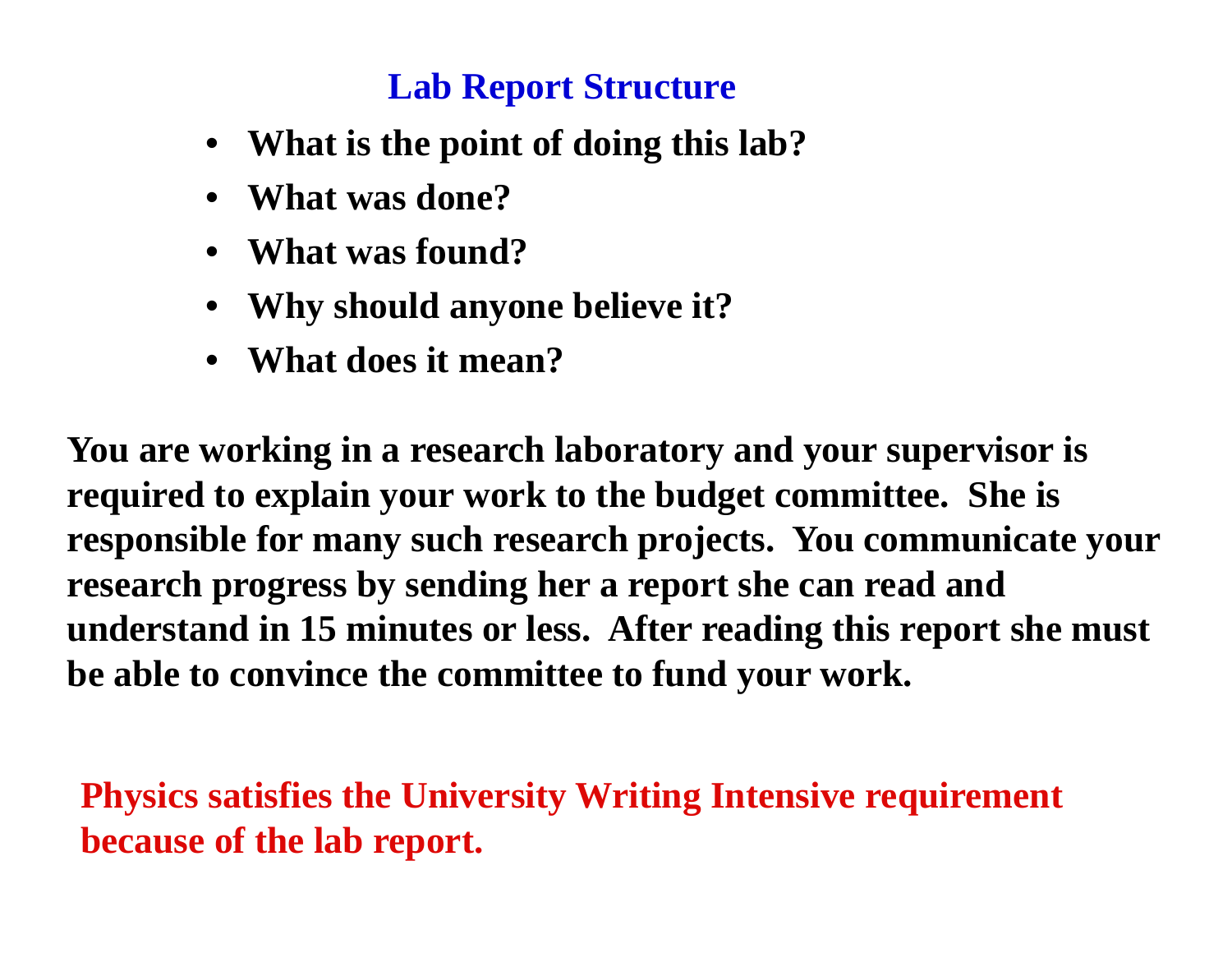# **Cooperative Group Problem Solving is an Implementation of Cognitive Apprenticeship**

**Student builds knowledge using their existing mental framework** 

**Each student constructs their knowledge in a different way**

**Active learning is not following a predetermined learning progression**

## **Essential Elements**

- **1. Problems that require decisions connected to each student's mental framework.**
- **2. Cooperative Groups to provide coaching to students while solving problems**
- **3. Instructors who are aware of the teaching goals and how to achieve them.**





**Peer coaching Instructor coaching**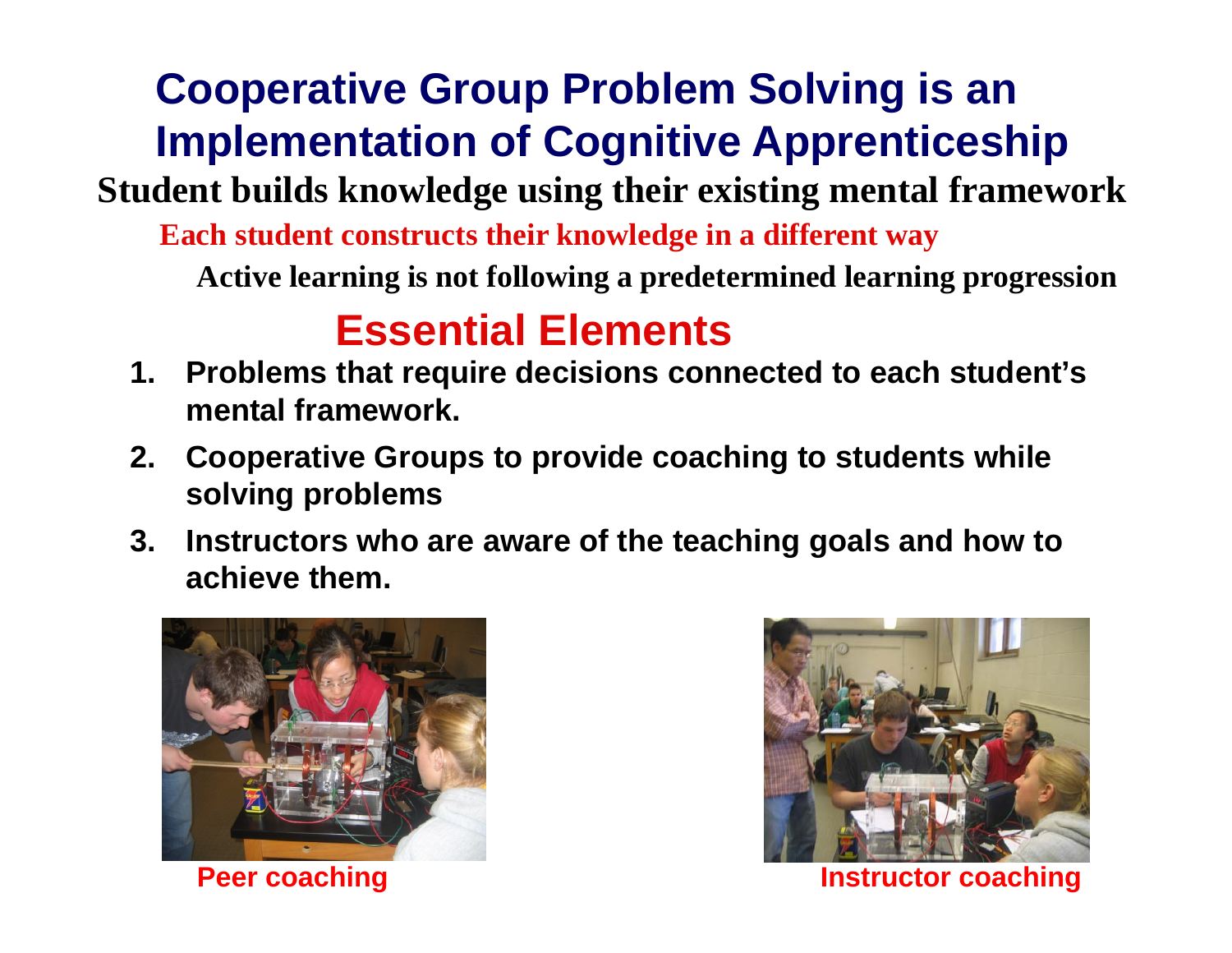#### **Email after Introductory Physics for Biology & Pre-Medical Students May, 2013**

**I am one of your former students in PHYS 1201. I would like to thank you for your efforts in teaching us physics and guiding us through many difficult problems. I am currently studying for the MCAT and realized that your course, even though I hated it in the beginning, has helped me think critically and work through problems in an organized manner.**

**Have a great summer and best wishes,**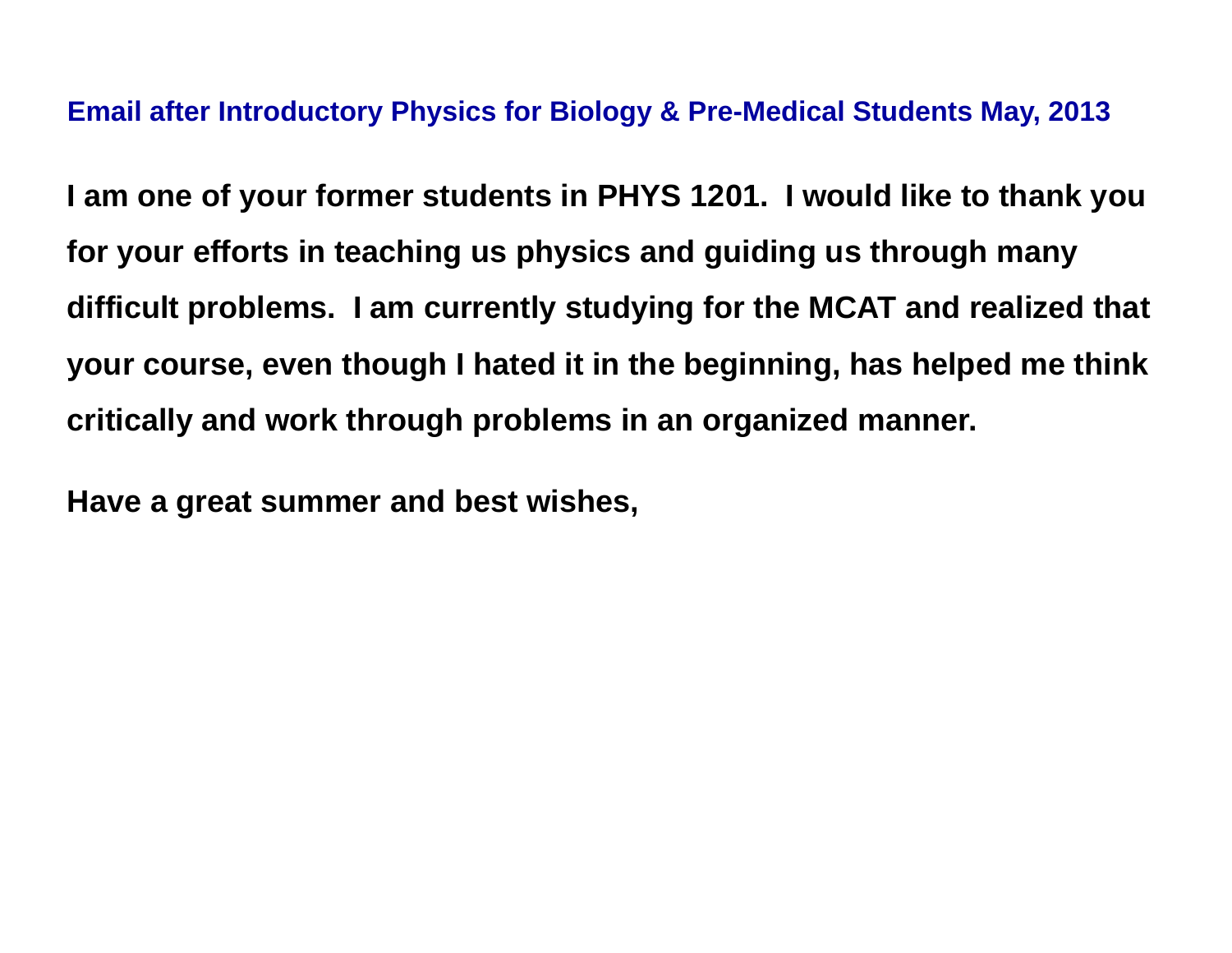### **first semester – Physics for Biology Majors**

| Week     | Topic                                                                         | Week        | Topic                                                                                        |
|----------|-------------------------------------------------------------------------------|-------------|----------------------------------------------------------------------------------------------|
| $1-3$    | Forces, Torques &<br><b>Equilibrium (includes</b><br>fluids)                  | $11 - 12$   | <b>Energy &amp;</b><br><b>Processes</b>                                                      |
| $4 - 5$  | <b>Force, Energy Transfer,</b><br><b>Conservation of Energy</b>               | $12 - 14$   | <b>Cyclic Pro</b><br><b>Energy, F</b>                                                        |
| 6        | <b>Potential Energy</b><br>(includes fluid flow)                              |             |                                                                                              |
| $7 - 8$  | <b>Predicting Motion –</b><br><b>Dynamics &amp; Oscillations</b>              |             | <b>Includes fluid stat</b><br><b>thermodynamics</b><br>No momentum, ro<br>kinematics, or rot |
| $9 - 10$ | <b>Predicting Non-</b><br>repetitive Motion<br>(includes motion in<br>fluids) | kinematics. | <b>Reduced constant</b>                                                                      |

| Week      | Topic                                                  |
|-----------|--------------------------------------------------------|
| $11 - 12$ | <b>Energy &amp; Thermal</b><br><b>Processes</b>        |
|           |                                                        |
| 12-14     | <b>Cyclic Processes,</b><br><b>Energy, Free Energy</b> |

**Includes fluid statics and dynamics, thermodynamics**

**No momentum, rotational kinematics, or rotational kinematics.** 

**Reduced constant acceleration kinematics.**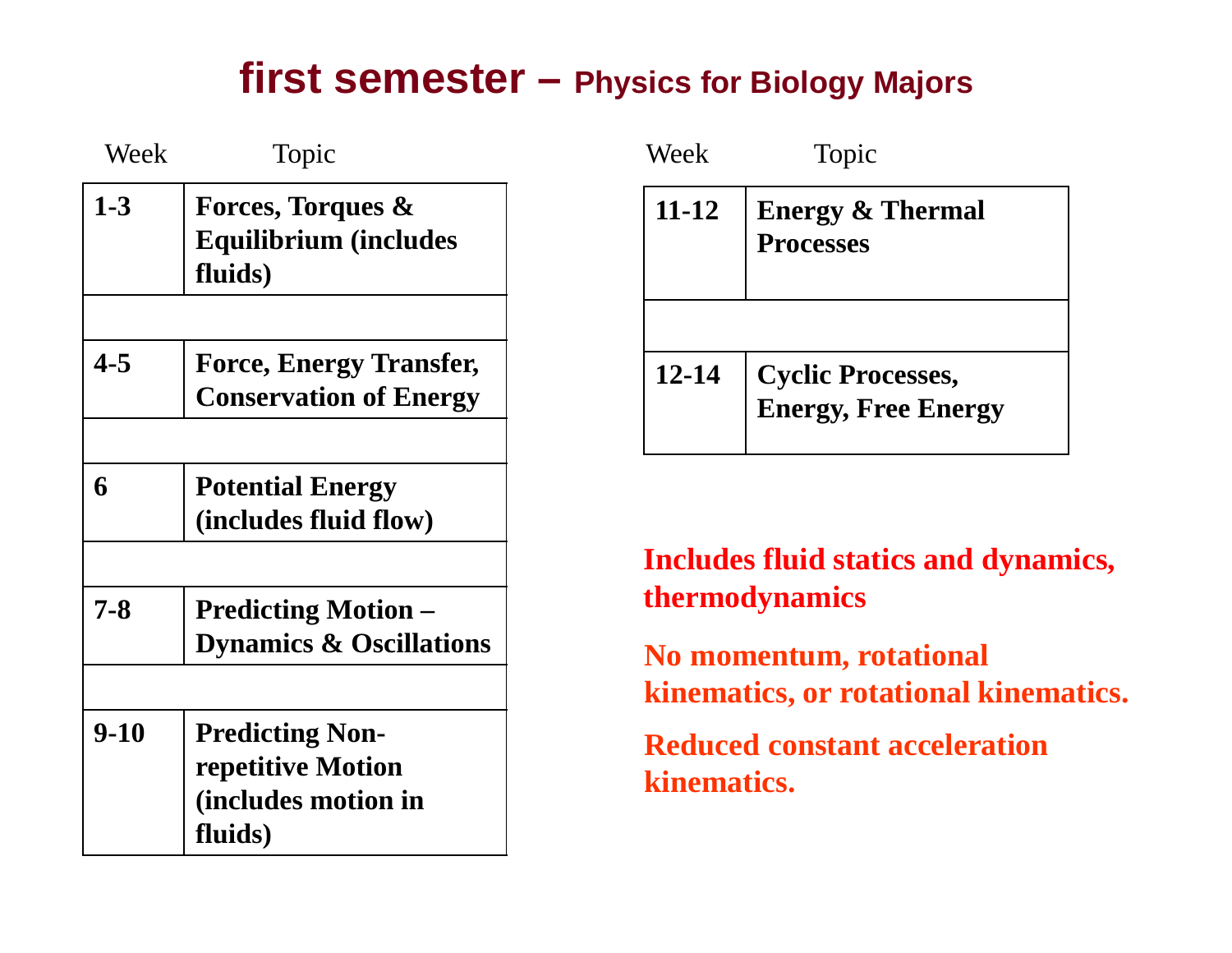### **Content second semester – Physics for Biology Majors**

| Week      | Topic                                                             | Week                                                                            | Topic                                                  |
|-----------|-------------------------------------------------------------------|---------------------------------------------------------------------------------|--------------------------------------------------------|
| $1-3$     | <b>Geometrical Optics-</b><br><b>Energy Transfer by</b><br>Light  | $12 - 13$                                                                       | <b>Changing</b><br>Fields, Ele<br>and Poten            |
| $4 - 6$   | D.C. Circuits-<br><b>Energy Transfer by</b><br><b>Electricity</b> | $13 - 15$                                                                       | <b>Electroma</b><br>$Optics - I$<br><b>Diffraction</b> |
| $7 - 8$   | <b>Electric Force and</b><br><b>Electric Field</b>                | 15                                                                              | <b>Nuclear S</b>                                       |
| $8-9$     | <b>Energy and Electric</b><br><b>Potential</b>                    |                                                                                 | <b>OK</b> for most physic<br>teach circuits after      |
| $10 - 11$ | <b>Magnetic Fields and</b><br><b>Forces</b>                       | <b>Includes optics</b><br><b>No Gauss' Law, Bi</b><br><b>Circuits, Maxwell'</b> |                                                        |

| Week      | Topic                                                                              |
|-----------|------------------------------------------------------------------------------------|
| $12 - 13$ | <b>Changing Magnetic</b><br><b>Fields, Electric Fields,</b><br>and Potential       |
| $13 - 15$ | <b>Electromagnetic Wave</b><br><b>Optics</b> – Interfere and<br><b>Diffraction</b> |
| 15        | <b>Nuclear Spins and MRI</b>                                                       |

**OK for most physicists but some want to teach circuits after electric potential**

**No Gauss' Law, Biot-Savart Law, AC Circuits, Maxwell's Equations**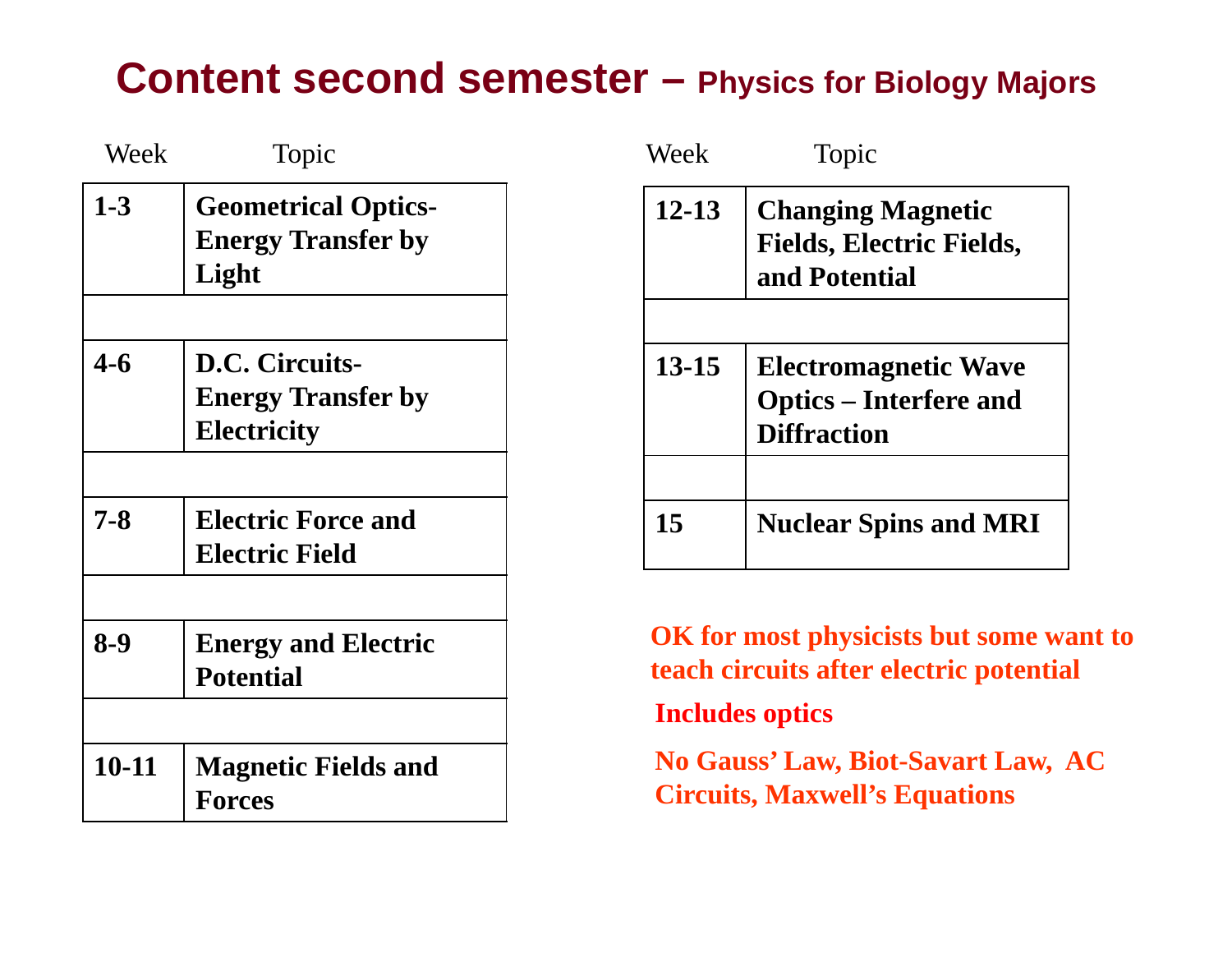|  | Lab report grading rubric |  |  |
|--|---------------------------|--|--|
|--|---------------------------|--|--|

| Earns No Points                                                                                                                                                                                                                  | <b>Earns Full Points</b>                                                                                                                                                                                                   | Possible |
|----------------------------------------------------------------------------------------------------------------------------------------------------------------------------------------------------------------------------------|----------------------------------------------------------------------------------------------------------------------------------------------------------------------------------------------------------------------------|----------|
|                                                                                                                                                                                                                                  | Argument                                                                                                                                                                                                                   |          |
| • no clear argument<br>• logic does not flow<br>• gaps in content<br>• leaves reader with questions<br>• basis of argument is incorrect physics                                                                                  | • complete, cogent, flowing argument<br>• context, execution, analysis, conclu-<br>sion all present<br>leaves reader satisfied<br>• correct physics used                                                                   | 3        |
|                                                                                                                                                                                                                                  | Technical Style                                                                                                                                                                                                            |          |
| • vocabulary, syntax, etc. inappropri-<br>ate for scientific writing<br>$\bullet\,$ necessary nonverbal media absent or<br>poorly constructed<br>• subjective, fanciful, or appealing to<br>emotions<br>• jarringly inconsistent | • language is appropriate<br>• nonverbal media present where ap-<br>propriate, well constructed, well in-<br>corporated<br>• objective, indicative, logical style<br>consistent style<br>division into sections is helpful | 3        |
|                                                                                                                                                                                                                                  | Use of Physics                                                                                                                                                                                                             |          |
| • predictions with no or incorrect<br>physics justification<br>• experiment unjustified by physics<br>• experiment tests wrong phenomenon<br>• theory absent from consideration of<br>premise, predictions, and results          | • predictions are justified by clear<br>physics<br>experiment is based on sound physics<br>and actually tests phenomenon in<br>question<br>• results interpreted with physic theory<br>to clear, appropriate conclusion    | 6        |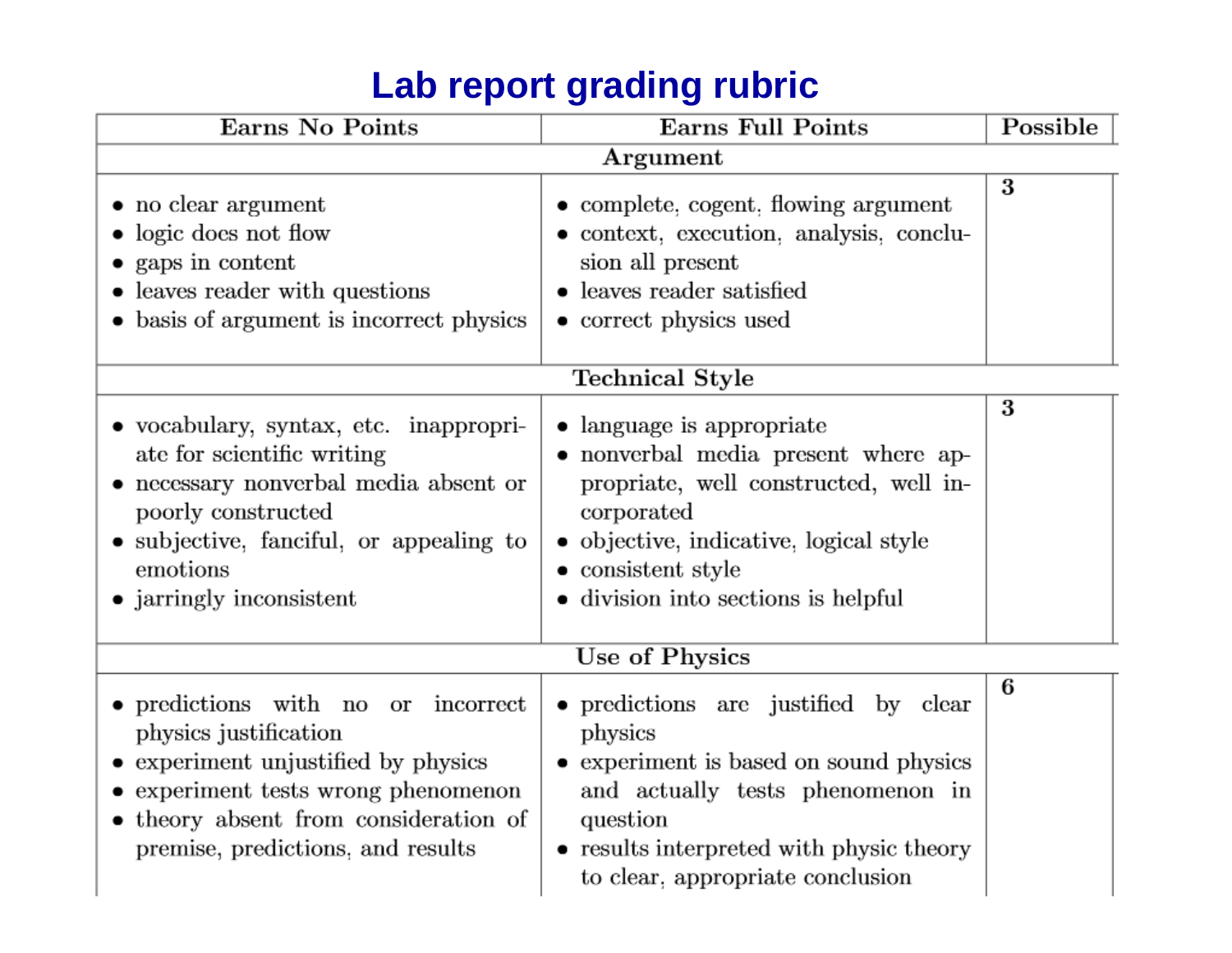| Quantitativeness                                                                                                                                                                                                                                                            |                                                                                                                                                                                                                                                                    |   |  |  |  |
|-----------------------------------------------------------------------------------------------------------------------------------------------------------------------------------------------------------------------------------------------------------------------------|--------------------------------------------------------------------------------------------------------------------------------------------------------------------------------------------------------------------------------------------------------------------|---|--|--|--|
| • statements are vague or arbitrary<br>• analysis is inappropriately qualitative<br>• error analysis not used to evaluate<br>prediction or find result<br>• numbers, equations, units, uncertain-<br>ties missing or inappropriate<br>• analysis based on incorrect physics | • consistently quantitative<br>• equations, numbers with units, uncer-<br>tainties throughout<br>• prediction confirmed or denied, result<br>found by error analysis<br>• results, conclusions based on data<br>• results. conclusions based on correct<br>physics | 6 |  |  |  |
| Total                                                                                                                                                                                                                                                                       |                                                                                                                                                                                                                                                                    |   |  |  |  |
| Bonus if everyone in group scores greater than 90%                                                                                                                                                                                                                          |                                                                                                                                                                                                                                                                    |   |  |  |  |

### **This is one of the University's Writing Intensive Courses**

**Students need to take 2 lower division and 2 upper division**